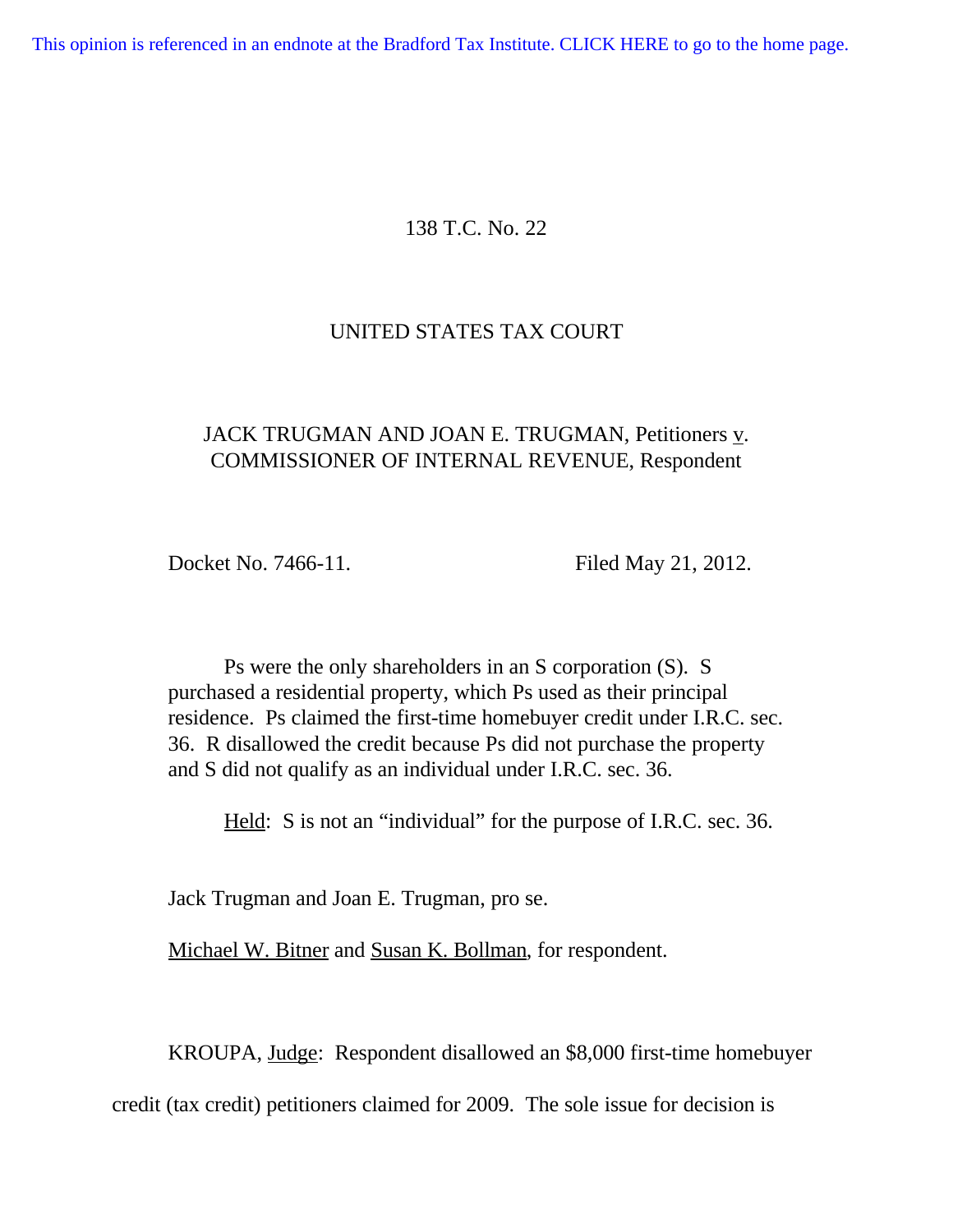whether petitioners are entitled to the tax credit for a principal residence purchased through an S corporation. We hold that they are not.

#### FINDINGS OF FACT

Some of the facts have been stipulated and are so found. The stipulation of facts, with accompanying exhibits, is incorporated by this reference. Petitioners resided in Nevada when they filed the petition.

Petitioners are a married couple and the only shareholders of Sanstu Corporation (Sanstu), which owned and rented various real properties in Missouri, Texas and California. Petitioners chose to incorporate Sanstu in Wyoming in 1990 because Wyoming did not have a State income tax. Sanstu also elected to be an S corporation for Federal income tax purposes. Mr. Trugman is a certified business consultant and a registered professional engineer.

Petitioners resided in a California home they had rented for 19 years when they decided to move to Nevada, another State without a State income tax. Sanstu purchased a single-family home in Henderson, Nevada (property) in 2009. Sanstu contributed \$319,200 towards the purchase of the property, and petitioners contributed \$7,500. Sanstu was the legal owner of the property. The property was petitioners' principal residence. Petitioners had not owned another principal residence during the prior three years.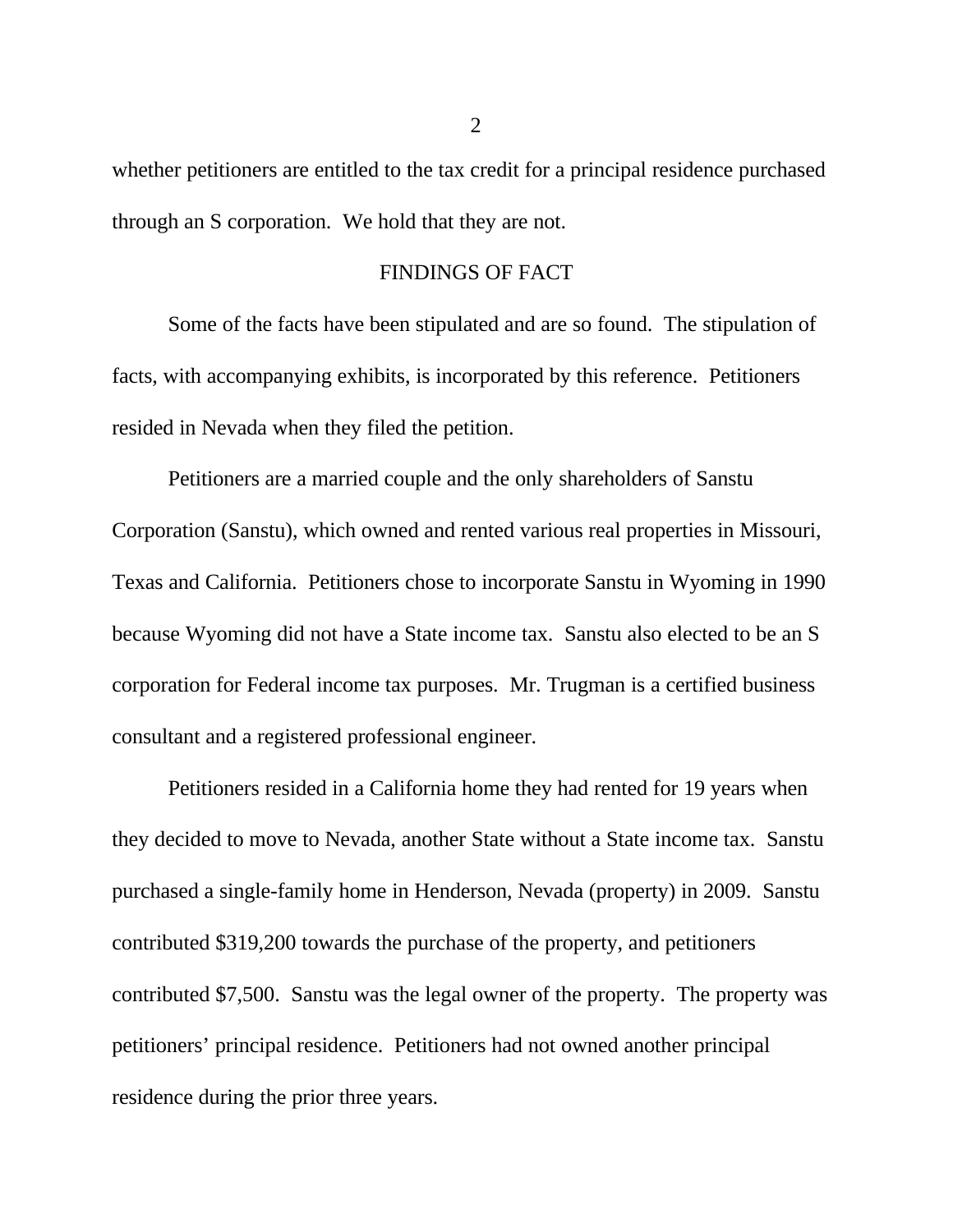Petitioners claimed the \$8,000 tax credit on their Form 1040, U.S. Individual Income Tax Return, for 2009. Sanstu did not claim the tax credit on its Form 1120S, U.S. Income Tax Return for an S Corporation, for 2009. Respondent issued a deficiency notice to petitioners, disallowing the tax credit. Petitioners timely filed a petition for redetermination with this Court.

#### **OPINION**

This case presents an issue of first impression in this Court. We are asked to decide whether an individual may claim the tax credit for a principal residence purchased through an S corporation. Respondent argues that petitioners did not purchase the property and that an S corporation is not an "individual" under section 36. Therefore, neither may claim the tax credit. We agree.

We begin with the burden of proof. The taxpayer generally bears the burden of proving the Commissioner's determinations are erroneous. Rule  $142(a)$ .<sup>1</sup> The burden of proof may shift to the Commissioner if the taxpayer satisfies certain conditions. Sec. 7491(a). Our resolution is based on a preponderance of the evidence, not on an allocation of the burden of proof. Therefore, we need not

<sup>&</sup>lt;sup>1</sup>All section references are to the Internal Revenue Code in effect for the year at issue, and all Rule references are to the Tax Court Rules of Practice and Procedure, unless otherwise indicated.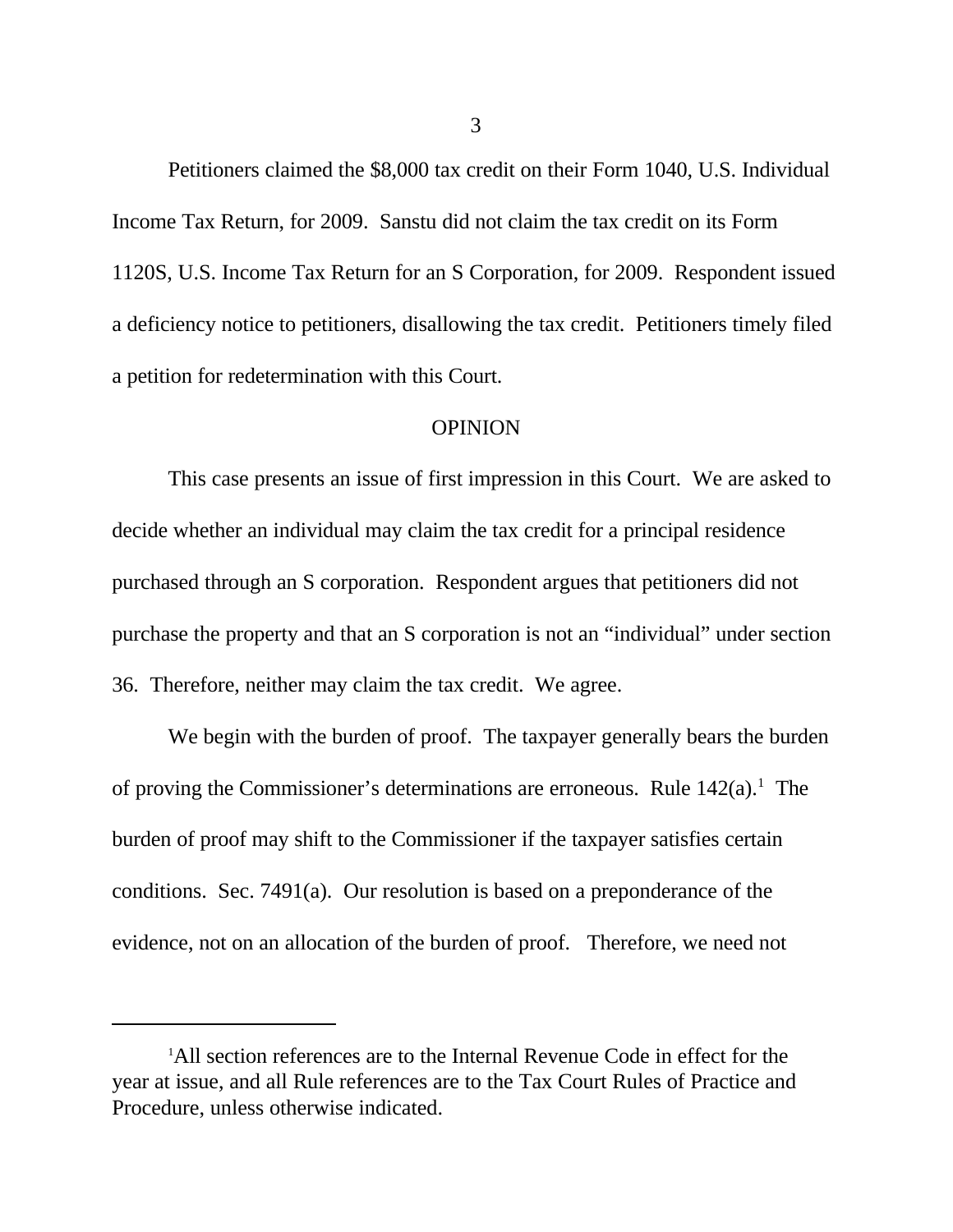consider whether section 7491(a) would apply. See Estate of Bongard v. Commissioner, 124 T.C. 95, 111 (2005).

We now consider the relevant provision. Generally, a refundable tax credit is allowed to a first-time homebuyer of a principal residence in the United States. Sec. 36(a). A first-time homebuyer is defined as "any individual if such individual (and if married, such individual's spouse) had no present ownership interest in a principal residence during the 3-year period ending on the date of the purchase of the principal residence." Sec.  $36(c)(1)$ . Our determination rests on the appropriate interpretation of the term "individual" in section 36. See Glass v. Commissioner, 124 T.C. 258, 281 (2005), aff'd, 471 F.3d 698 (6th Cir. 2006). The Court applies the ordinary meaning to undefined terms. See Perrin v. United States, 444 U.S. 37, 42 (1979); Gates v. Commissioner, 135 T.C. 1, 6 (2010); Keene v. Commissioner, 121 T.C. 8, 14 (2003). Thus, we are asked to decide whether an S corporation qualifies as an "individual" under section 36.

We hold that S corporations are not individuals for purposes of section 36. A corporation, at its core, is a business entity organized under State or Federal law, whether an association, a company or another recognized form. See sec. 301.7701-2(b), Proced. & Admin. Regs. A corporation that satisfies certain criteria may elect small business status for Federal income tax purposes. Sec. 1361. An S election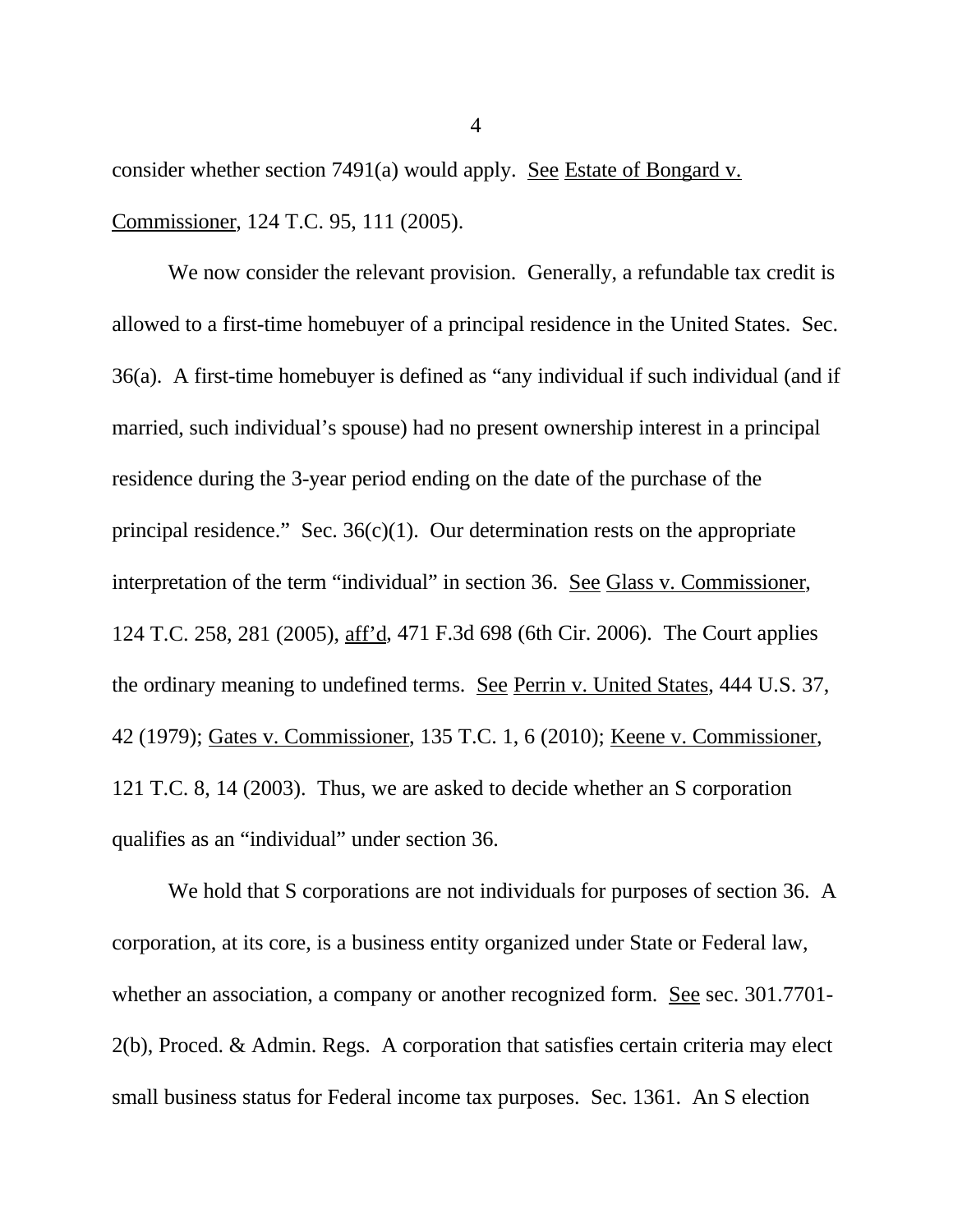does not alter the corporation's corporate status; it merely alters the corporation's Federal tax implications. See generally secs. 1361, 1363(a); sec. 1.1363-1(a), Income Tax Regs. Items of income, deduction, loss and credit generally pass through to the shareholders. Sec. 1366; cf. Knott v. Commissioner, T.C. Memo. 1991-352. S corporations remain freestanding entities "independently recognizable" from their shareholders. Carlson v. Commissioner, 112 T.C. 240, 244 (1999) (citing United States v. Basye, 410 U.S. 441, 448 (1973)).

Individual taxpayers, on the other hand, are subject to tax under section 1, which sets rates for married and unmarried individuals, heads of households, and estates and trusts. Sec. 1(a)-(e); sec. 1.1-1, Income Tax Regs. A corporation's income is not subject to tax under section  $1<sup>2</sup>$  Rather, tax is imposed on corporate income under section 11. Accordingly, corporations are not individuals within the meaning of section 1.

<sup>2</sup> In application, individuals are often segregated from corporations. Pt. I of subch. A, ch. 1, subtit. A of the Code is dedicated to individual income, whereas pt. II applies to corporate income. Compare secs. 1-5 with secs. 11-12. Similarly, individuals are entitled to different credits and deductions. Compare secs. 211-223 with secs. 241-249.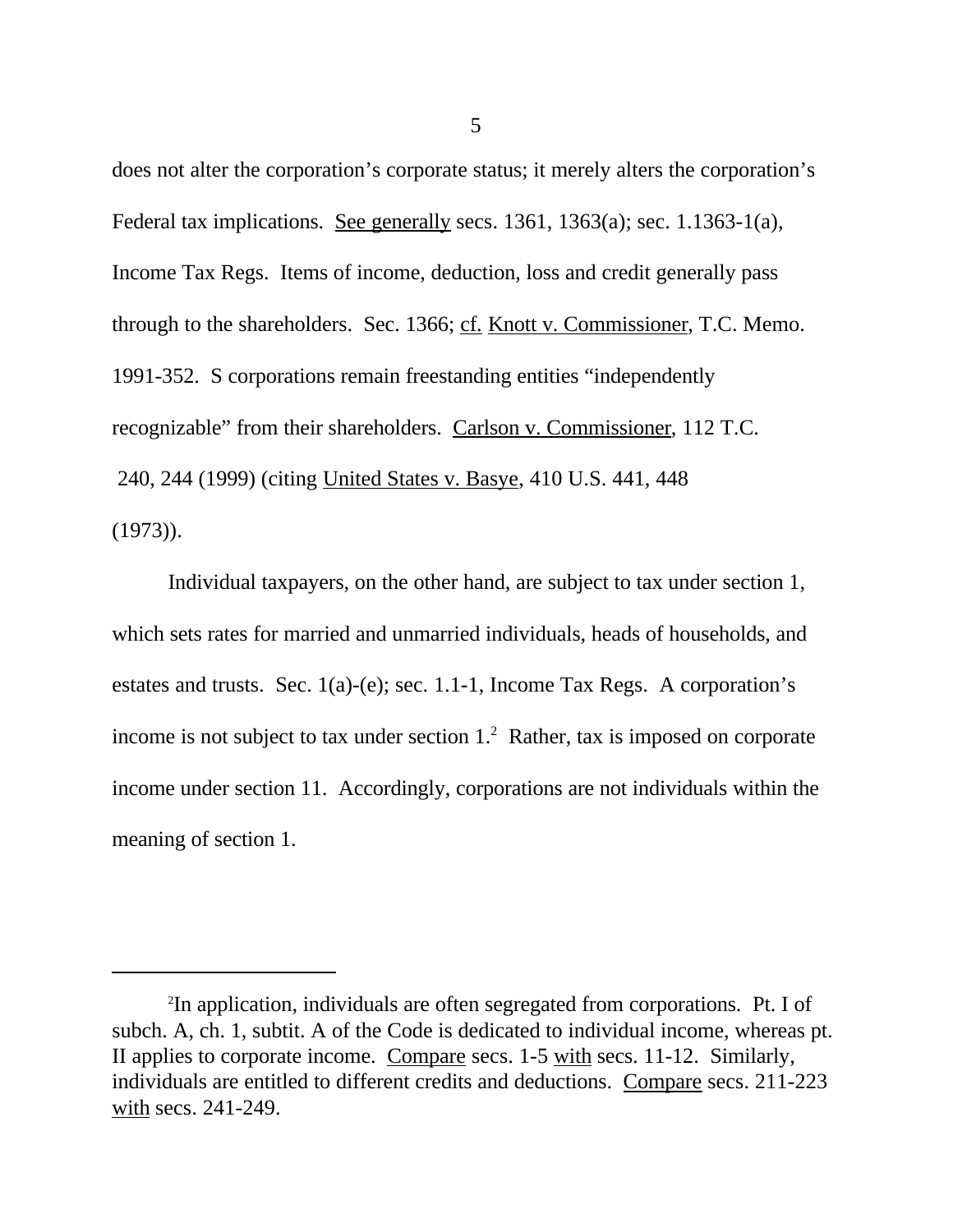We now interpret the term "individual" within section 36. We must look to the entire statute as a whole. See Fla. Country Clubs, Inc. v. Commissioner, 122 T.C. 73, 79 (2004), aff'd, 404 F.3d 1291 (11th Cir. 2005); see also Huffman v. Commissioner, 978 F.2d 1139, 1145 (9th Cir. 1992), aff'g in part, rev'g in part T.C. Memo. 1991-144. The tax credit under section 36 references individuals only. It does not mention corporations. Section 36 contemplates various statuses of individuals (e.g., married) that do not apply to corporations.<sup>3</sup>

Further, the tax credit applies only to the purchase of a principal residence.<sup>4</sup> Sec. 36(c). We have previously held that "principal residence," which is undefined in section 36 or section 121, means the chief or primary place where a person lives or the dwelling in which a person resides. Gates v. Commissioner, 135 T.C. at 7. Either definition is incompatible with the notion that a business entity has a principal residence. Rather, a corporation has a principal place of business. See Talmage v. Commissioner, T.C. Memo. 2008-34 (contrasting the "vocational" nature of a principal place of business with the "domestic" quality of

<sup>3</sup>Section 36 contemplates the effect of an individual's marital status, age, citizenship, mortality and enlistment in the military. See sec.  $36(b)(1)(B)$ , (4),  $(d)(1)$ ,  $(f)(4)(A)$ ,  $(E)$ . Each is inapplicable to corporations.

<sup>4</sup>The term "principal residence" has the same meaning for purposes of sec. 36 as it does for sec. 121. Sec. 36(c)(2).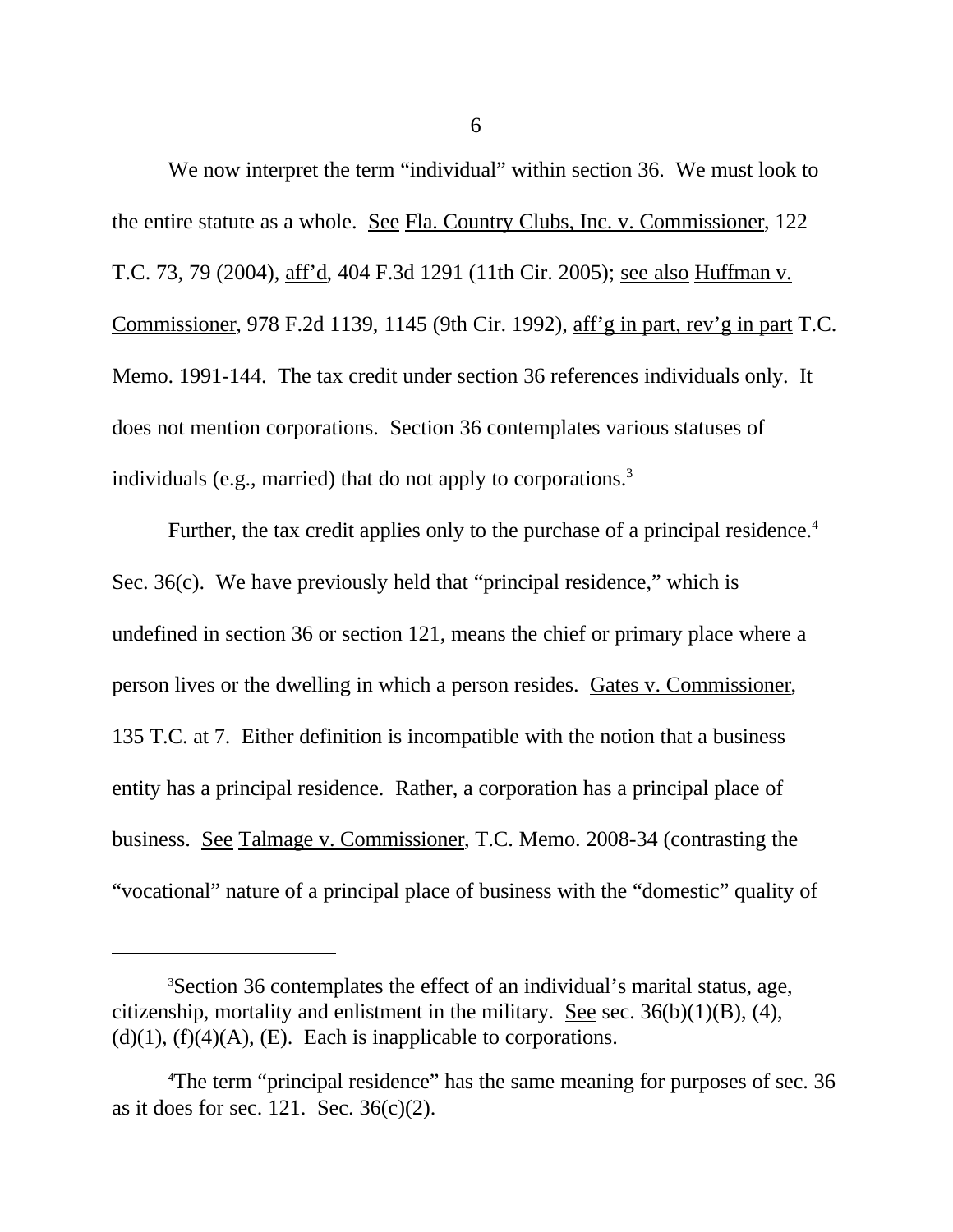an abode (citing Bujol v. Commissioner, T.C. Memo. 1987-230, aff'd without published opinion, 842 F.2d 328 (5th Cir. 1988))), aff'd, 391 Fed. Appx. 660 (9th Cir. 2010). We read the term "individual" in section 36 to exclude S corporations.

Petitioners are individuals, they are the shareholders of Sanstu, and they reside in the property. They are the only persons who may claim the tax credit. They are not entitled to the tax credit, however, because they did not purchase the property. Sanstu purchased the property. Sanstu is not entitled to the tax credit because it is not an individual under section 36.

Petitioners seek leniency by arguing that IRS representatives indicated that they could claim the tax credit if the property was purchased through the S corporation. It is unfortunate when a taxpayer receives inaccurate information. We have recognized, however, that incorrect legal advice from an IRS employee does not have the force of law and cannot bind the Commissioner or this Court. See Schwalbach v. Commissioner, 111 T.C. 215, 228 n.4 (1998); Richmond v. Commissioner, T.C. Memo. 2009-207; Atkin v. Commissioner, T.C. Memo. 2008-93. Ultimately, statutes, regulations and judicial decisions govern a taxpayer's tax liability. Richmond v. Commissioner, T.C. Memo. 2009-207 (citing Zimmerman v. Commissioner, 71 T.C. 367, 371 (1978), aff'd without published